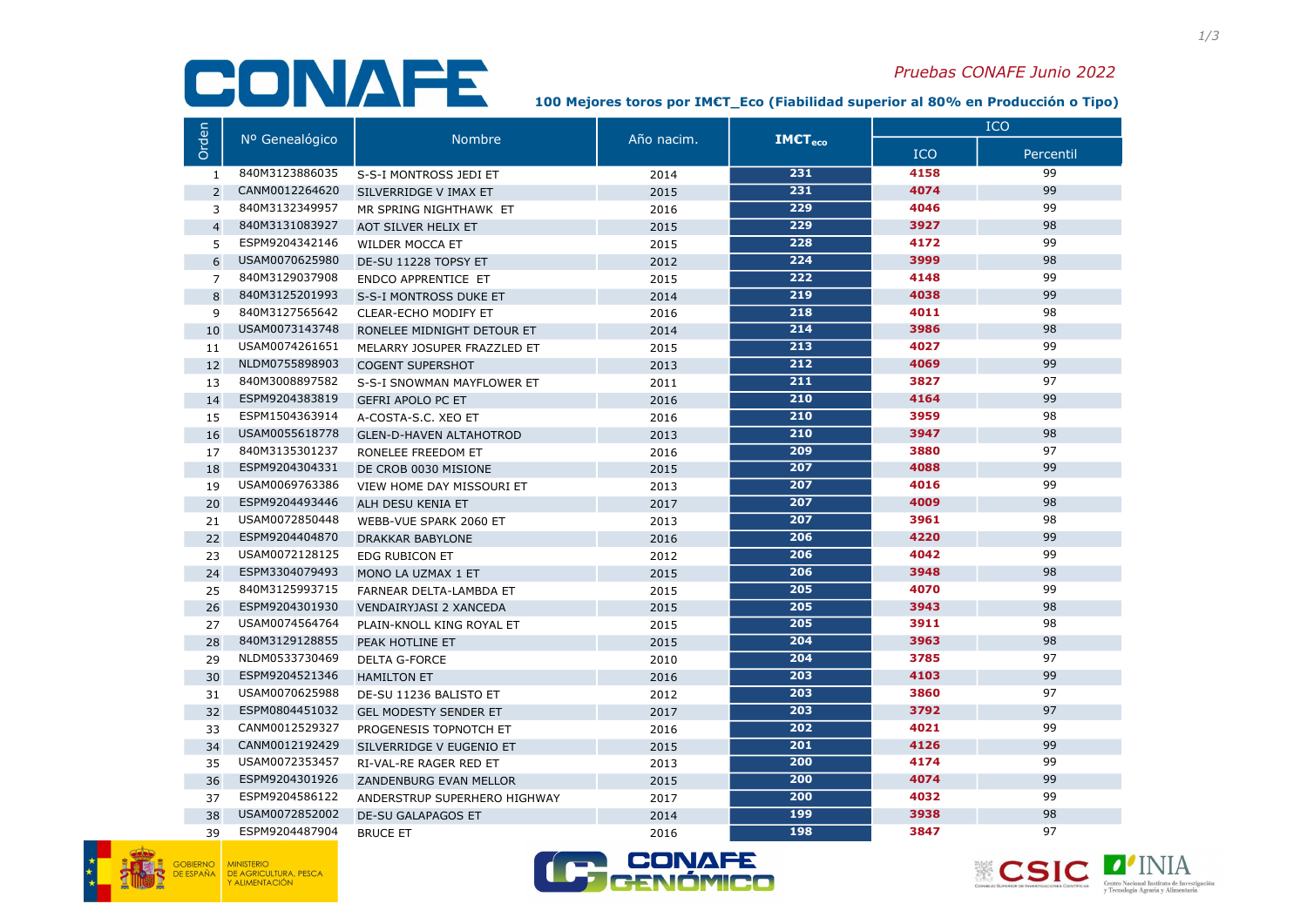





| 40 | DEUM0357104289 | <b>BLONDIN ARKANSAS ET</b>     | 2014 | 198 | 3721 | 96 |
|----|----------------|--------------------------------|------|-----|------|----|
| 41 | ESPM9204352241 | <b>K&amp;L PY COLINPEN</b>     | 2015 | 197 | 4040 | 99 |
| 42 | 840M3131003289 | S-S-I SILVER SPIKE ET          | 2015 | 197 | 4001 | 98 |
| 43 | ESPM9204342143 | BRIA DOC ET                    | 2015 | 197 | 3838 | 97 |
| 44 | ESPM9204595960 | MOLENKAMP 6591 KARTEL          | 2017 | 195 | 4066 | 99 |
| 45 | ESPM9204108005 | <b>JULIUS ET</b>               | 2014 | 195 | 3927 | 98 |
| 46 | USAM0070726929 | UECKER SUPERSIRE JOSUPER ET    | 2013 | 195 | 3677 | 95 |
| 47 | CANM0012302901 | PROGENESIS OUTLAST ET          | 2015 | 194 | 4094 | 99 |
| 48 | 840M3125066355 | <b>BACON-HILL HURRICANE ET</b> | 2014 | 194 | 4045 | 99 |
| 49 | ESPM1504057975 | SAN-RIAN NORD+S BALISTO FIV ET | 2015 | 194 | 3919 | 98 |
| 50 | ESPM9204501763 | DG BERTIN ET                   | 2016 | 194 | 3797 | 97 |
| 51 | 840M3133064360 | ENDCO VIEWPOINT ET             | 2015 | 194 | 3783 | 97 |
| 52 | USAM0071703339 | <b>BACON-HILL MONTROSS ET</b>  | 2012 | 194 | 3549 | 94 |
| 53 | ESPM9204261800 | <b>KIRON ET</b>                | 2015 | 193 | 4133 | 99 |
| 54 | ESPM9204634816 | <b>SALVUS ET</b>               | 2017 | 192 | 4218 | 99 |
| 55 | ESPM9204586120 | KL KYO ET                      | 2017 | 192 | 3891 | 98 |
| 56 | ESPM9204352246 | <b>SENATOR ET</b>              | 2016 | 191 | 3816 | 97 |
| 57 | ITAM9991363560 | <b>GARIONI RYL VANHALEN</b>    | 2015 | 190 | 3898 | 98 |
| 58 | ESPM0804454648 | <b>GEL GATEDANCER CONCORD</b>  | 2017 | 190 | 3741 | 96 |
| 59 | ESPM9204301931 | WILDER MARZIPAN ET             | 2015 | 189 | 4080 | 99 |
| 60 | ESPM9204292620 | DANICA SICILIA ET              | 2015 | 189 | 3889 | 98 |
| 61 | NLDM0949033666 | WESTENRADE ALTASPRING          | 2013 | 189 | 3772 | 97 |
| 62 | ESPM9203926009 | SNOMIS SNOWSEN ET              | 2013 | 189 | 3701 | 96 |
| 63 | ESPM9204487905 | <b>BACARDI ET</b>              | 2016 | 188 | 4015 | 98 |
| 64 | ESPM2704363989 | CAMPOLONGO ST RENAN FIV ET     | 2017 | 188 | 3791 | 97 |
| 65 | 840M3129205459 | PEAK ALTAAMULET ET             | 2015 | 188 | 3790 | 97 |
| 66 | USAM0071667860 | MATT-DARI MOGUL PAYTON ET      | 2012 | 188 | 3786 | 97 |
| 67 | 840M3132417775 | WOODCREST KING DOC ET          | 2015 | 187 | 3905 | 98 |
| 68 | ESPM9204300529 | SANXURXO ET                    | 2015 | 187 | 3896 | 98 |
| 69 | ESPM9204595968 | SNOB ET                        | 2017 | 187 | 3868 | 97 |
| 70 | USAM0058591942 | LARCREST COMMANDER ET          | 2012 | 187 | 3820 | 97 |
| 71 | USAM0072156794 | SEAGULL-BAY SILVER ET          | 2013 | 187 | 3768 | 96 |
| 72 | USAM0070626148 | DE-SU MGL GREENWAY 11396 ET    | 2012 | 187 | 3699 | 96 |
| 73 | USAM0074072173 | <b>WESSELCREST LANDON ET</b>   | 2014 | 187 | 3630 | 95 |
| 74 | ESPM9204292619 | <b>AKILIA KIWI ET</b>          | 2015 | 186 | 4016 | 99 |
| 75 | ESPM9204179147 | DG KINGBOY SNIPER ET           | 2015 | 186 | 3996 | 98 |
| 76 | ESPM9204521344 | BEEZE LAZAROXY JULE P ROJO     | 2016 | 186 | 3934 | 98 |
| 77 | 840M3014562015 | SANDY-VALLEY COPIOUS ET        | 2014 | 186 | 3719 | 96 |
| 78 | CANM0109051014 | BLONDIN TJR SPIDERMAN ET       | 2014 | 186 | 3704 | 96 |
| 79 | FRAM4457925018 | <b>JARMON</b>                  | 2014 | 186 | 3596 | 94 |
| 80 | 840M3014558977 | WA-DEL ABS BOURBON ET          | 2014 | 186 | 3555 | 94 |
| 81 | ESPM9204352139 | POPPE K&L BC SNOOPY            | 2016 | 185 | 3930 | 98 |
| 82 | ESPM1504363992 | SAN-RIAN SATURNO KERRIGAN      | 2017 | 185 | 3747 | 96 |
| 83 | USAM0069981349 | SEAGULL-BAY SUPERSIRE ET       | 2010 | 185 | 3589 | 94 |
| 84 | ESPM9204501765 | <b>ARKMAN SNIPER ET</b>        | 2017 | 184 | 3823 | 97 |